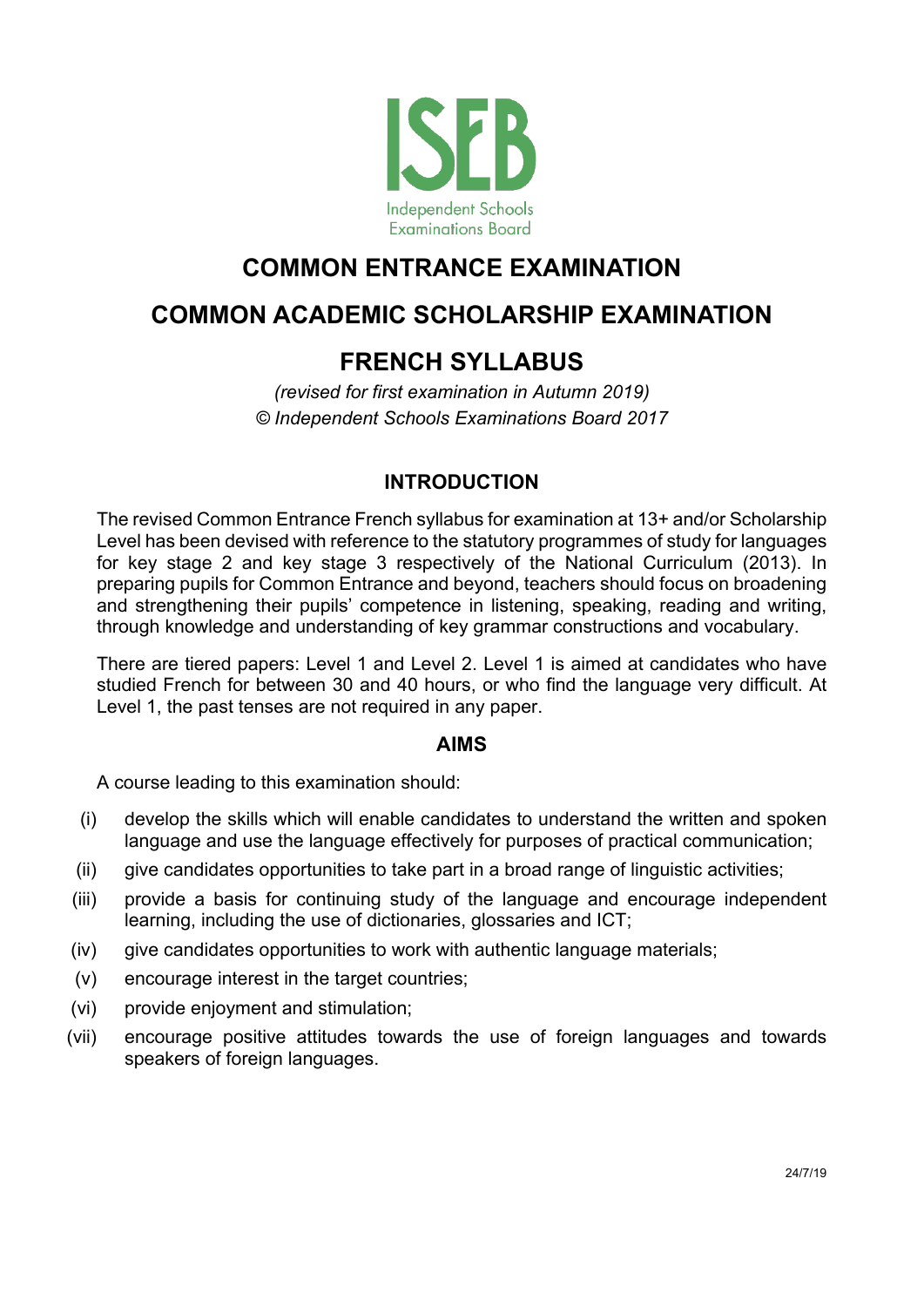# **ASSESSMENT OBJECTIVES**

The examination will test candidates' ability to:

AO1 show an understanding of the spoken language dealing with a range of familiar topics, and identify and note main points and specific details, including opinions;

AO2 take part in short conversations, giving and obtaining information and opinions;

AO3 show an understanding of a number of printed items, ranging from short, simple phrases to longer, more complex texts and identify and note main points and specific details, including opinions;

AO4 produce pieces of writing, ranging from short phrases to longer passages, in which they seek and convey information and opinions.

# **SYLLABUS CONTENT**

#### **INTRODUCTION**

- (i) The examination is based on the topics set out below. An asterisk denotes a topic which is not required for Level 1.
- (ii) The grammar section lists all the material which candidates for the examination should cover.

#### **TOPICS**

- language of the classroom
- house, home, daily routine and chores
- life and work at school
- time, dates, numbers and prices
- personal description
- family, friends and pets
- meeting people
- free-time activities
- holiday activities
- visiting a café or restaurant
- simple health problems
- description of a town or region
- finding the way and using transport
- shopping (e.g. for food, clothes, presents)
- weather
- pocket money\*
- understanding tourist information\*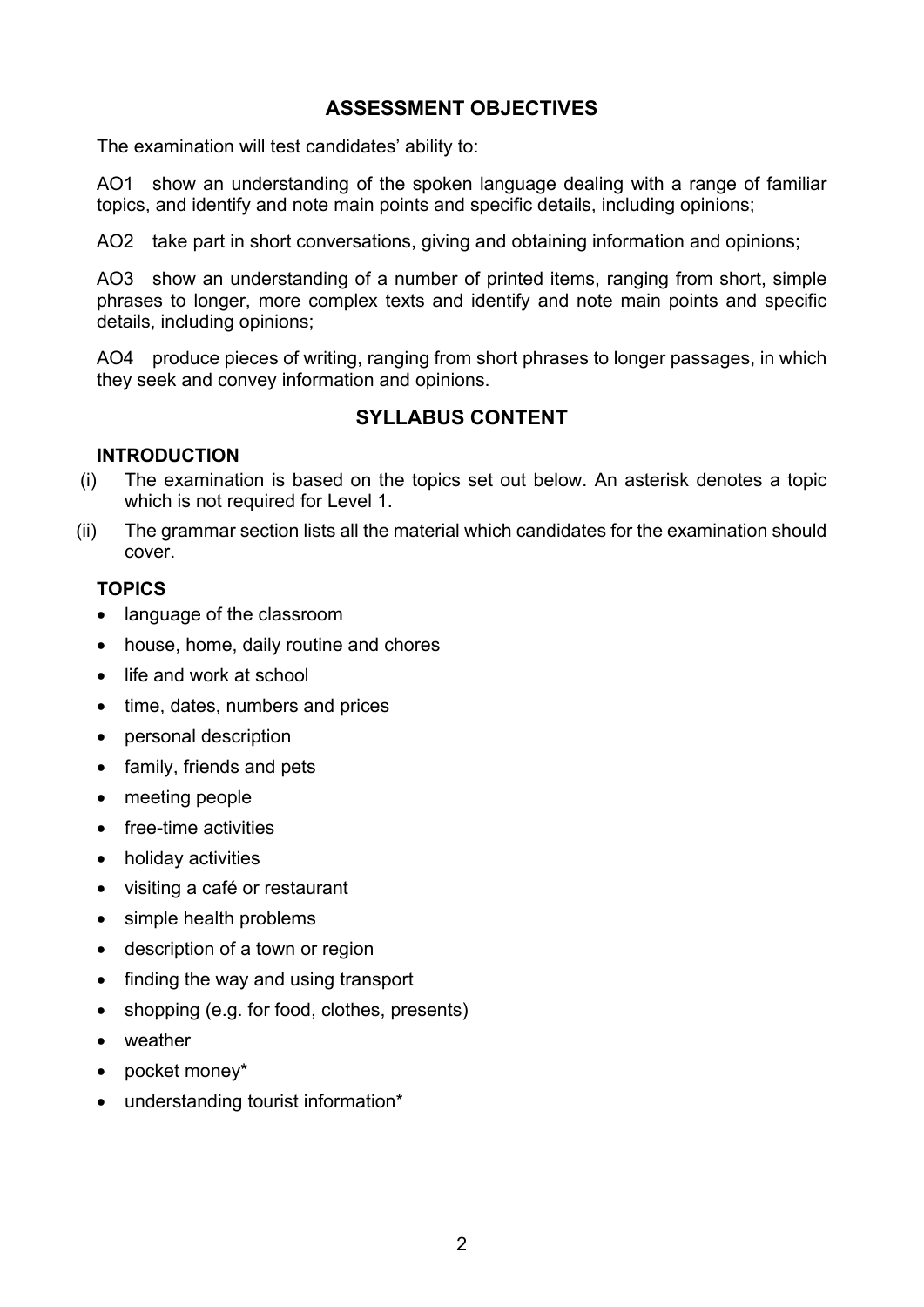# **GRAMMAR** *(\*for recognition only OR where appropriate to candidate's ability OR senior school requirements)*

|                   | Level 1                                                                            | Level <sub>2</sub>                                                                                                |
|-------------------|------------------------------------------------------------------------------------|-------------------------------------------------------------------------------------------------------------------|
|                   | present tense:                                                                     | passé composé with avoir/être <sup>1</sup>                                                                        |
| <b>Verbs</b>      | (i) regular and common irregular                                                   | *passé composé of reflexives                                                                                      |
|                   | (ii) common reflexive                                                              | imperfect (use of c'était, il y                                                                                   |
|                   | future tense with aller                                                            | avait)                                                                                                            |
|                   | two conditional forms (je<br>voudrais, j'aimerais)                                 | *imperfect                                                                                                        |
|                   | *imperative forms                                                                  | infinitive after <i>il faut</i>                                                                                   |
|                   | infinitive after aller, aimer,<br>détester, préférer, je voudrais                  | *interrogative using inversion                                                                                    |
|                   | *infinitive after vouloir, pouvoir,<br>devoir                                      | <sup>1</sup> Please note, to access the top<br>in the<br>Speaking<br>bands<br>and                                 |
|                   | interrogative using est-ce que                                                     | Writing tests, candidates will be<br>required to show ability to use the<br>passé composé in open-ended<br>tasks. |
|                   | negative expressions: ne  pas;<br>*ne  jamais, *ne  rien                           | negative expressions: ne<br>plus, *nepersonne                                                                     |
|                   | idiomatic expressions: e.g. avoir<br>chaud/froid/faim/soif/mal, faire +<br>weather |                                                                                                                   |
| <b>Nouns</b>      | genders and plurals of common<br>nouns including irregulars                        |                                                                                                                   |
|                   | definite and indefinite article                                                    |                                                                                                                   |
|                   | partitive article (and de/d' with<br>quantity/negatives)                           |                                                                                                                   |
| <b>Adjectives</b> | agreement and position of regular<br>adjectives                                    | agreement of irregular adjectives                                                                                 |
|                   | agreement of common irregular<br>adjectives (e.g. blanc, beau,<br>nouveau, vieux)  | superlatives                                                                                                      |
|                   | possessives                                                                        | demonstrative adjectives                                                                                          |
|                   | *comparatives                                                                      |                                                                                                                   |
|                   | common adverbs                                                                     |                                                                                                                   |
| <b>Adverbs</b>    | *adverbs ending in -ment                                                           |                                                                                                                   |

Please note, Level 2 requires all items in Level 1 (including those \*) as well as those listed.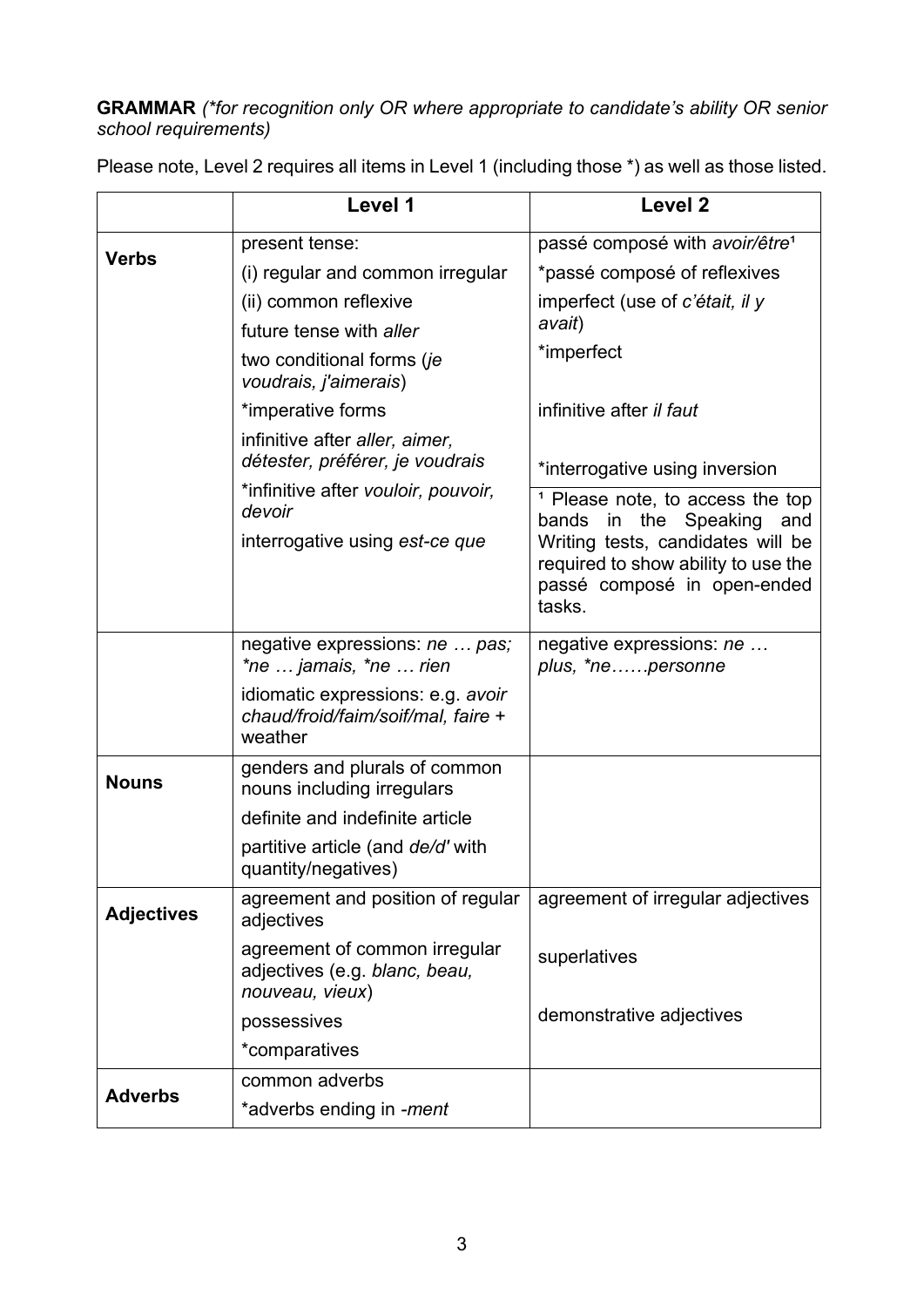| <b>Pronouns</b>            | subject personal pronouns,<br>including on<br>reflexive pronouns | relative pronouns: qui & que/qu'<br>direct and indirect object<br>pronouns |
|----------------------------|------------------------------------------------------------------|----------------------------------------------------------------------------|
|                            | relative pronoun: qui                                            | disjunctive pronouns                                                       |
|                            | disjunctive pronouns: <i>moi</i> , toi                           |                                                                            |
| <b>Prepositions</b>        | common prepositions and<br>conjunctions                          |                                                                            |
| and<br><b>Conjunctions</b> | * depuis and present tense                                       |                                                                            |
| <b>Numerals</b>            | cardinal numbers: 0-1000                                         |                                                                            |
|                            | *ordinal numbers: 1-10                                           |                                                                            |
|                            | dates and time: 12-hour and                                      |                                                                            |
|                            | 24-hour clock                                                    |                                                                            |

# **SCHEME OF ASSESSMENT**

Regulations for the conduct of the listening and speaking components are in the Schools area of the ISEB website.

#### **LISTENING (25%; about 25 minutes)**

This will be based on a number of short passages recorded on a CD. Instructions will be given in English. There will be 25 questions, usually arranged in five sections. There will be a range of test-types in English: these might include multiple choice, true/false, table/grid completion, putting symbols on a map/plan, box-ticking, matching the recording with visual/verbal options, completing sentences/pictures, linking opinions with speakers, correcting a passage with mistakes highlighted, choosing correct answers or answering questions in English.

#### **SPEAKING (25%)**

The teacher-examiner will assess the candidate's performance and will submit recordings of all candidates for moderation. Instructions will be printed in English.

#### **Level 1 (about 4 minutes)**

There will be a discussion of two prepared topics, each lasting about 2 minutes and chosen by the candidate from the list below:

- house, home, daily routine and chores
- free-time and holiday activities
- life and work at school
- personal description, family, friends and pets

For each topic, candidates should speak uninterrupted for approximately 30 seconds and then answer some specific, spontaneous questions (approximately 3-4 questions), bringing the time for the discussion of both topics to a total of 4 minutes.

Credit will be given for relevant communication, appropriate response to the questions and quality of language (see Appendix I).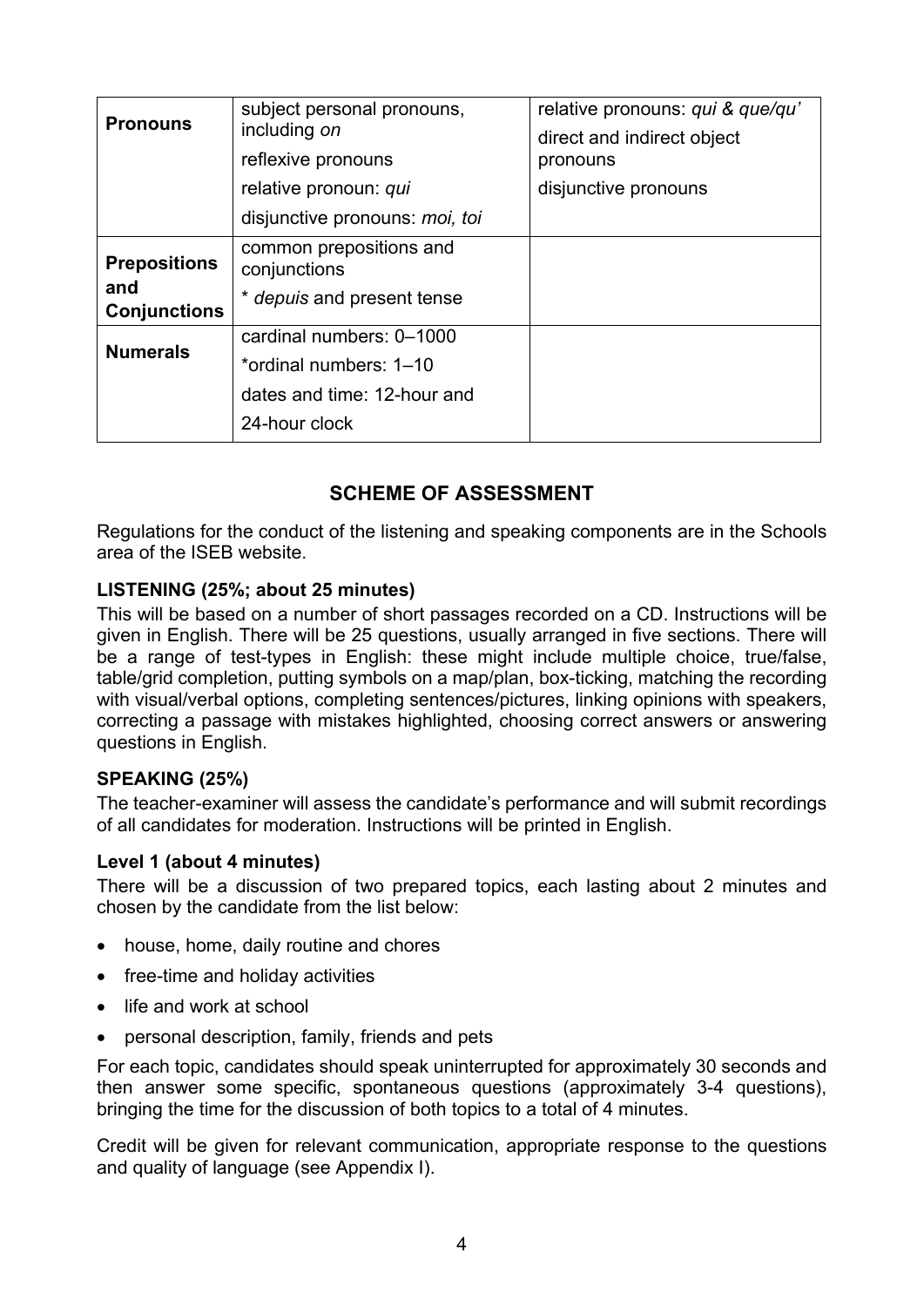#### **Level 2 (about 6 minutes)**

There will be three sections: a role-play situation; a discussion of one prepared topic and an open, unprepared conversation.

#### **Section 1: Role-Play situation (about 2 minutes; 9 marks)**

Ten minutes before the test, the examiner will give each candidate, at random, one situation from the three which are set, ensuring that all the situations are used equally. The candidate will be required to carry out six tasks in the target language which have been given in English. Past tenses will not be required in this exercise. One of the tasks will be unpredictable and will require the candidate to respond, unprepared, to the examiner's question. The role plays may be based on any area of the syllabus, and will be of a transactional or social nature, such as conversations in a shop, at the station, in a café/restaurant etc., or discussing hobbies, school or family etc. with a French friend.

The examiner will give a mark (maximum of 6 marks) for completion of the tasks and a mark (out of 3) for quality of language (see Appendix II). A bilingual dictionary will be provided for candidate use during the preparation time, but no written notes may be taken into the room, nor may any written notes be made during the preparation time. Candidates should have a quiet place in which to prepare and no access should be given to reference materials, notes or other candidates.

#### **Section 2: Prepared topic (about 2 minutes; 8 marks)**

Discussion of one topic, chosen by the candidate, from the same list as Level 1 or a topic in connection with a country where the target language is spoken:

- a town or region
- a regional or national celebration
- an artist (painter, sculptor, writer, composer etc.)
- an historical figure
- a sportsman/sportswoman

The examiner will ask the candidate to introduce the topic in the target language. After about 30 seconds, the examiner will intervene to ask at least four questions during the course of the two minutes. Credit will be given for relevant, spontaneous communication, appropriate response to the questions and quality of language, including pronunciation and an ability to use a range of tenses. The examiner should ensure candidates are given the opportunity to demonstrate knowledge of the passé composé, as well as the present and near future tenses (see Appendix II).

#### **Section 3: Open conversation (about 2 minutes; 8 marks)**

An open, spontaneous and unprepared discussion of any/all of the topics listed in Level 1, which should not overlap with the prepared topic. Examiners are encouraged to enable candidates to demonstrate a range of vocabulary and grammar and to develop their responses, to show their fluency and knowledge of the language (including passé composé, as well as the present and near future tenses for the highest marks).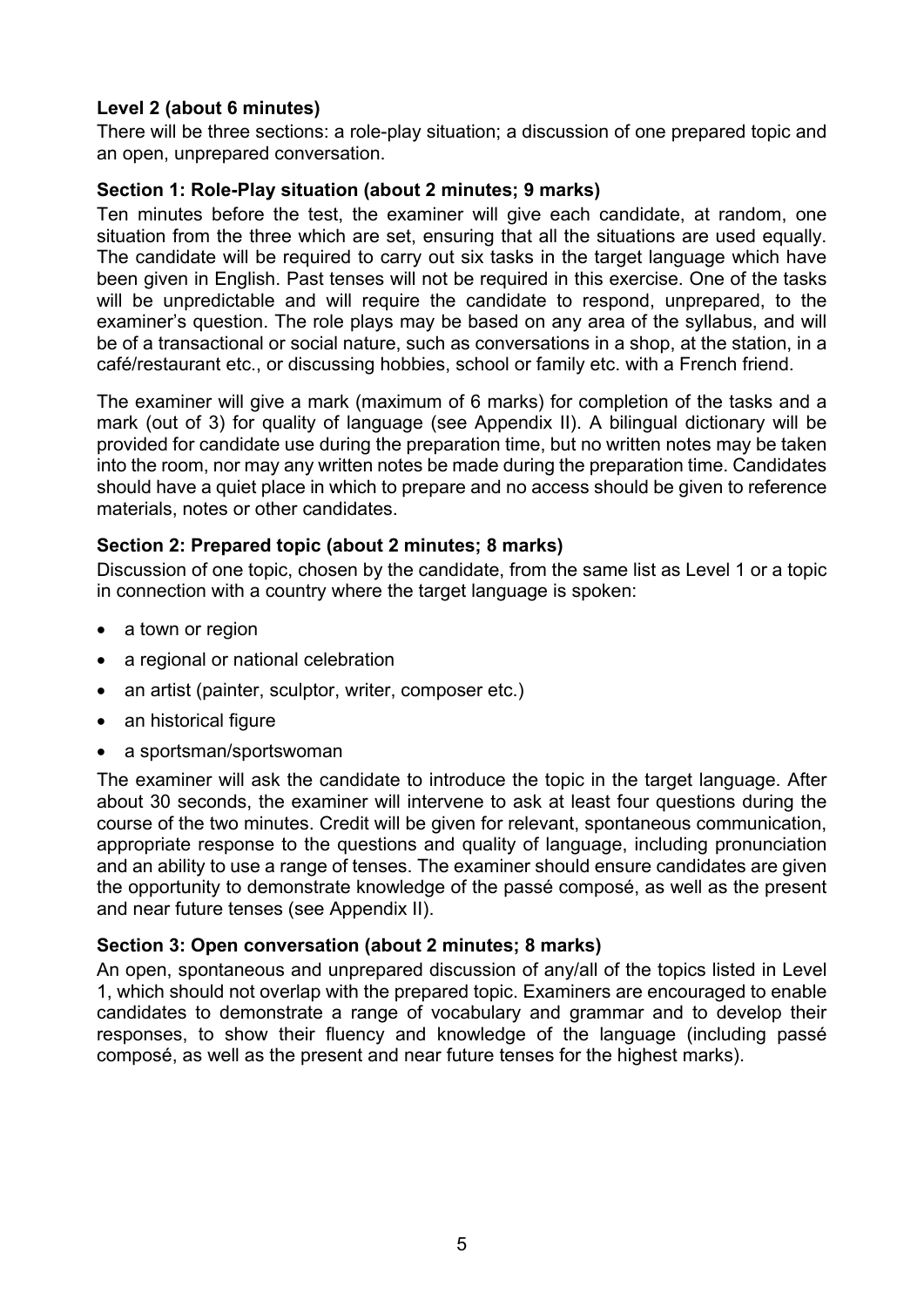#### **READING AND WRITING (50%; 60 minutes)**

#### **Part A: Reading**

#### **Levels 1 and 2**

Instructions will be given in English. There will be 25 questions on a number of short passages, arranged in five sections. There will be several exercises of differing length, covering a range of different approaches to the development of reading skills, e.g. gapfilling, multiple choice, matching headings to texts, matching pictures to descriptions, matching two halves of a sentence, matching questions and answers, matching people and opinions, choosing a number of correct answers.

#### **Part B: Writing**

Instructions will be given in English.

#### **Level 1**

There will be four sections worth a total of 25 marks. In Section one, candidates will be required to write single words based on one of the Level 1 topics. Visual prompts will be provided, but any words relevant to the topic will be accepted. This section is worth 5 marks. Section two will contain five sentence-completion questions designed to test Level 1 verbs and/or adjectives. There will be a choice of answers. This section is worth 5 marks. The third section will require candidates to write short sentences about five pictures and will be worth 10 marks. The final section will ask candidates to write five sentences on a given topic from the syllabus (see Appendix III) and will be worth 5 marks.

#### **Level 2**

There will be two written exercises:

#### **Section One: Grammar (10 marks)**

Candidates will be required to translate five sentences worth 2 marks each, designed to test Level 2 grammar. Nouns and their gender will be given, as well as the infinitive of verbs and the masculine singular of adjectives. The verbs *avoir* and *être* will not be given and candidates will be expected to insert other words as necessary. The passé composé and imperfect will not be required in this section.

#### **Section Two (15 marks)**

The question will require 80-120 words of continuous writing in the form of an email, in which candidates need to show a knowledge of past, present and near future tenses in order to access the top marks. Five bullet points will be given in English and French, of which candidates will be expected to choose at least four. Candidates will be credited for the accurate use of a wide variety of vocabulary and grammar, and the ability to demonstrate the full range of their knowledge of the linguistic features contained in the syllabus (see Appendix IV).

#### **SCHOLARSHIP**

Scholarship papers in Listening (approximately 30 minutes) and Reading and Writing (60 minutes) are based on this syllabus. Senior schools will conduct their own Speaking tests. All candidates will be required to show knowledge of all the tenses listed on page 3, as well as the future, conditional and pluperfect tenses, and a wide range of vocabulary. The listening/reading exercises may include multiple choice, box-ticking, table/grid completion, choosing correct answers, true/false, gap-filling, linking opinions with speakers.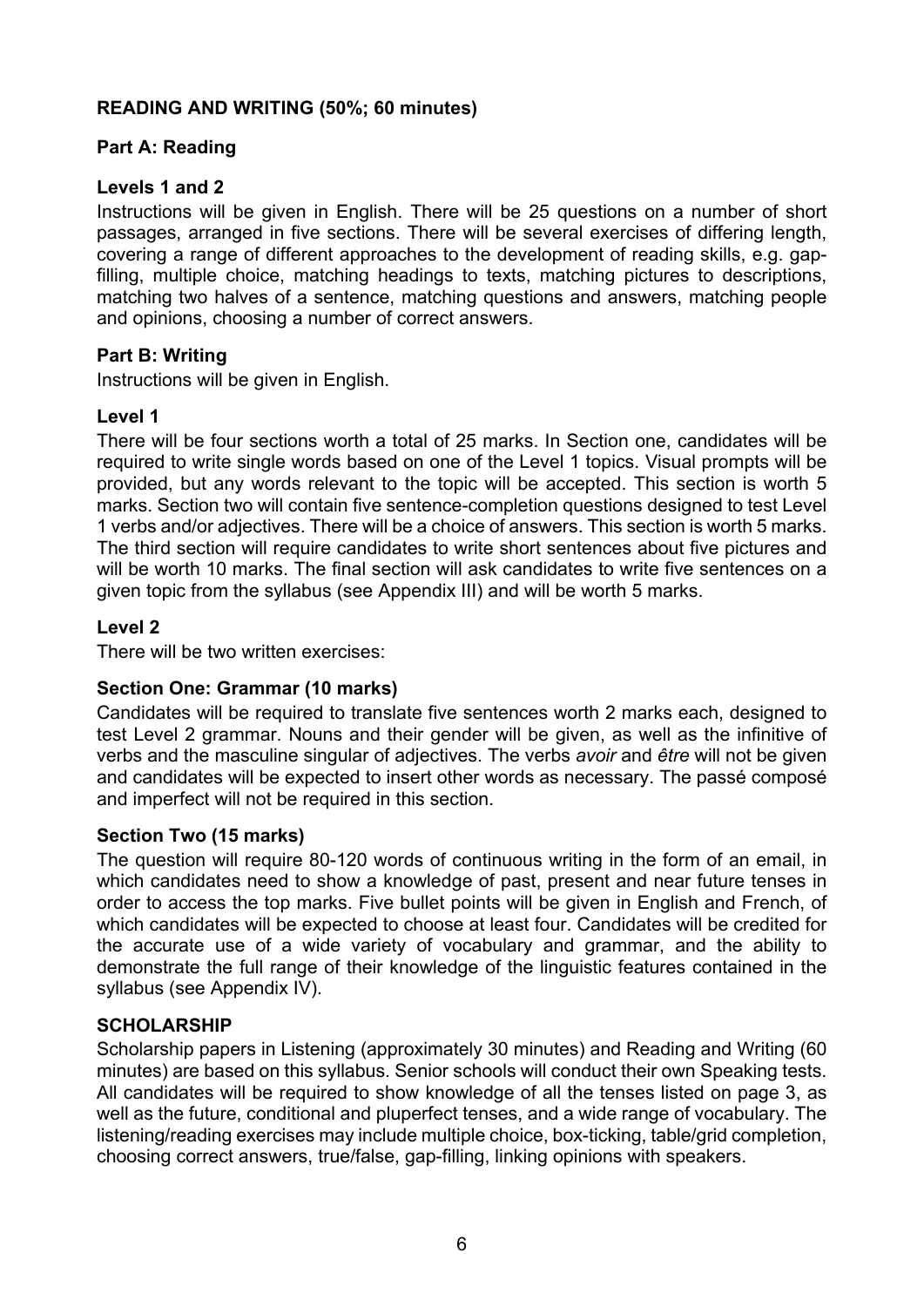# **APPENDIX I**

# **LEVEL 1**

# **SPEAKING: PREPARED TOPICS**

Both discussions are marked out of 10, according to the following descriptors.

| <b>Mark</b> | <b>Communication</b>                                       |
|-------------|------------------------------------------------------------|
| 5           | Very good: information presented with confidence.          |
| 4           | Good: a good amount of information conveyed.               |
| 3           | Satisfactory: a reasonable amount of information conveyed. |
| $\mathbf 2$ | Limited: very simple information conveyed.                 |
| 1           | Poor: very little information conveyed.                    |
| 0           | No relevant information conveyed.                          |

| <b>Mark</b>    | <b>Accuracy and Quality</b>                                                                                |
|----------------|------------------------------------------------------------------------------------------------------------|
| 5              | Good accent and range of vocabulary; possible errors in more complex<br>language, but generally accurate.  |
| 4              | Some errors, but clear message and generally good pronunciation.                                           |
| 3              | Generally simple answers and frequent errors, but language more<br>accurate than inaccurate.               |
| $\overline{2}$ | Very limited vocabulary; short, simple sentences; errors very frequent;<br>comprehension somewhat delayed. |
| 1              | Occasional, short phrases; communication often hindered by errors;<br>pronunciation barely understandable. |
| 0              | No language produced worthy of credit.                                                                     |

**NB: the final mark out of 20 should be scaled up to be out of 25, to have equal weighting with the Listening, Reading and Writing papers, in accordance with the following scale:**

| $20 = 25$ | $16 = 20$ | $12 = 15$ | $8 = 10$ | $4 = 5$ |
|-----------|-----------|-----------|----------|---------|
| $19 = 24$ | $15 = 19$ | $11 = 14$ | $7 = 9$  | $3 = 4$ |
| $18 = 23$ | $14 = 18$ | $10 = 13$ | $6 = 8$  | $2 = 3$ |
| $17 = 21$ | $13 = 16$ | $9 = 11$  | $5 = 6$  | $1 = 1$ |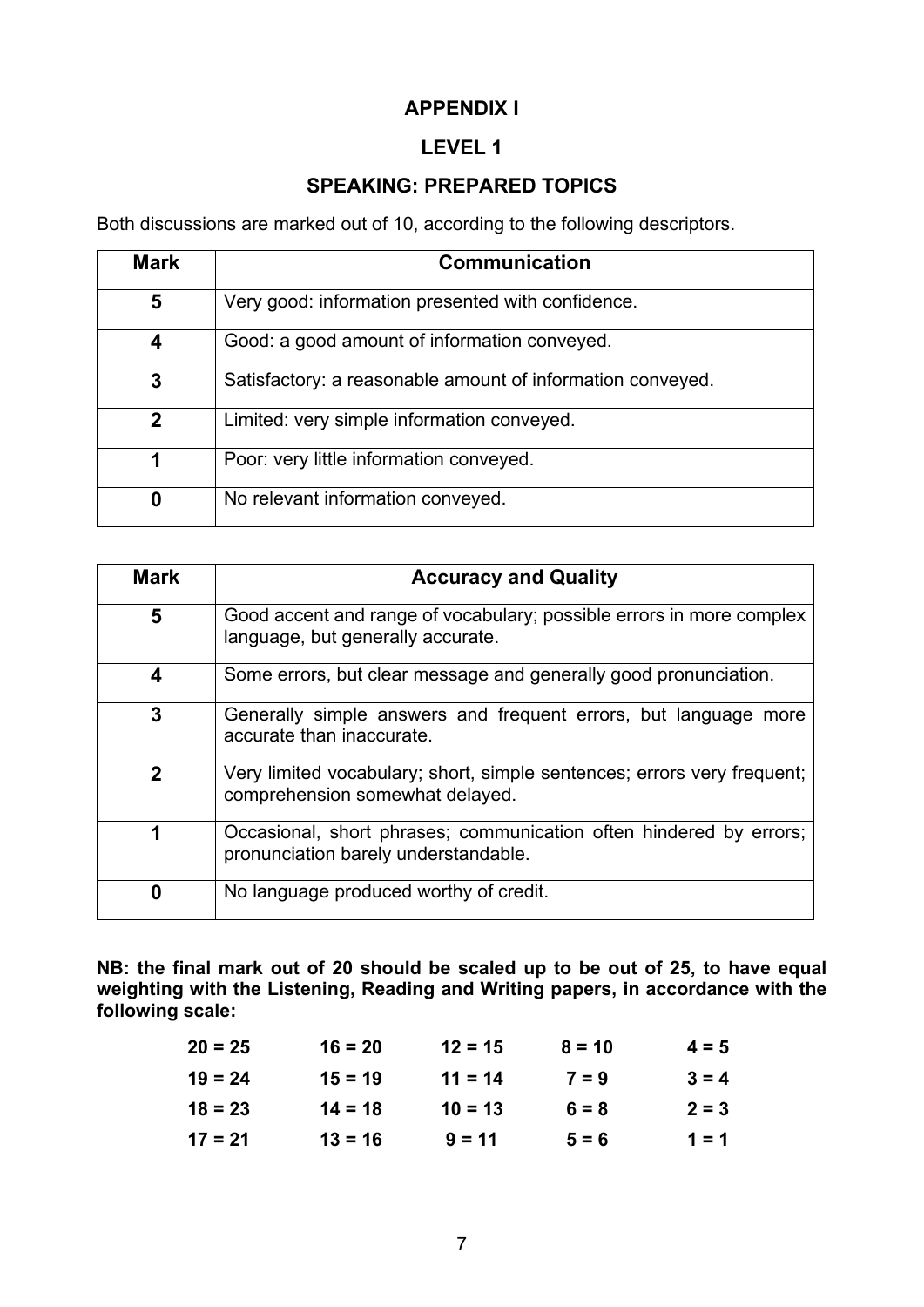## **APPENDIX II**

# **LEVEL 2**

# **SPEAKING**

## **Section One: Role Play**

The role play is marked out of 9, according to the following descriptors. There is a total of 6 marks for the tasks and up to 3 marks for the quality of language throughout the role play.

| Mark (per task) | <b>Completion of tasks</b>                                        |  |
|-----------------|-------------------------------------------------------------------|--|
|                 | Full communication.                                               |  |
| $\frac{1}{2}$   | Task partly carried out; there may be considerable<br>hesitation. |  |
|                 | Failure to communicate.                                           |  |

| <b>Mark</b>          | <b>Quality of language</b>                                       |
|----------------------|------------------------------------------------------------------|
| (overall impression) |                                                                  |
| 3                    | High level of accuracy with no significant errors.               |
| 2                    | Level of language generally good but with a number of<br>errors. |
|                      | Marked weaknesses in the use of language.                        |
| 0                    | Little or no effective use of the target language.               |

#### **Section Two: Prepared Topic**

The discussion of the prepared topic is marked out of 8, according to the following descriptors.

(A best fit policy should be used and  $\frac{1}{2}$  marks may be awarded.)

| <b>Mark</b> | <b>Descriptor</b>                                                                                                                                                                                                                                                                                                                                                                 |
|-------------|-----------------------------------------------------------------------------------------------------------------------------------------------------------------------------------------------------------------------------------------------------------------------------------------------------------------------------------------------------------------------------------|
| 8           | Excellent: a lot of information communicated; good pronunciation<br>and at least a reasonable attempt at intonation; a high level of<br>accuracy; a range of tenses attempted, including accurate use of the<br>passé composé, as well as the present and near future tenses;<br>opinions and justification offered; errors may exist but only in the<br>most ambitious language. |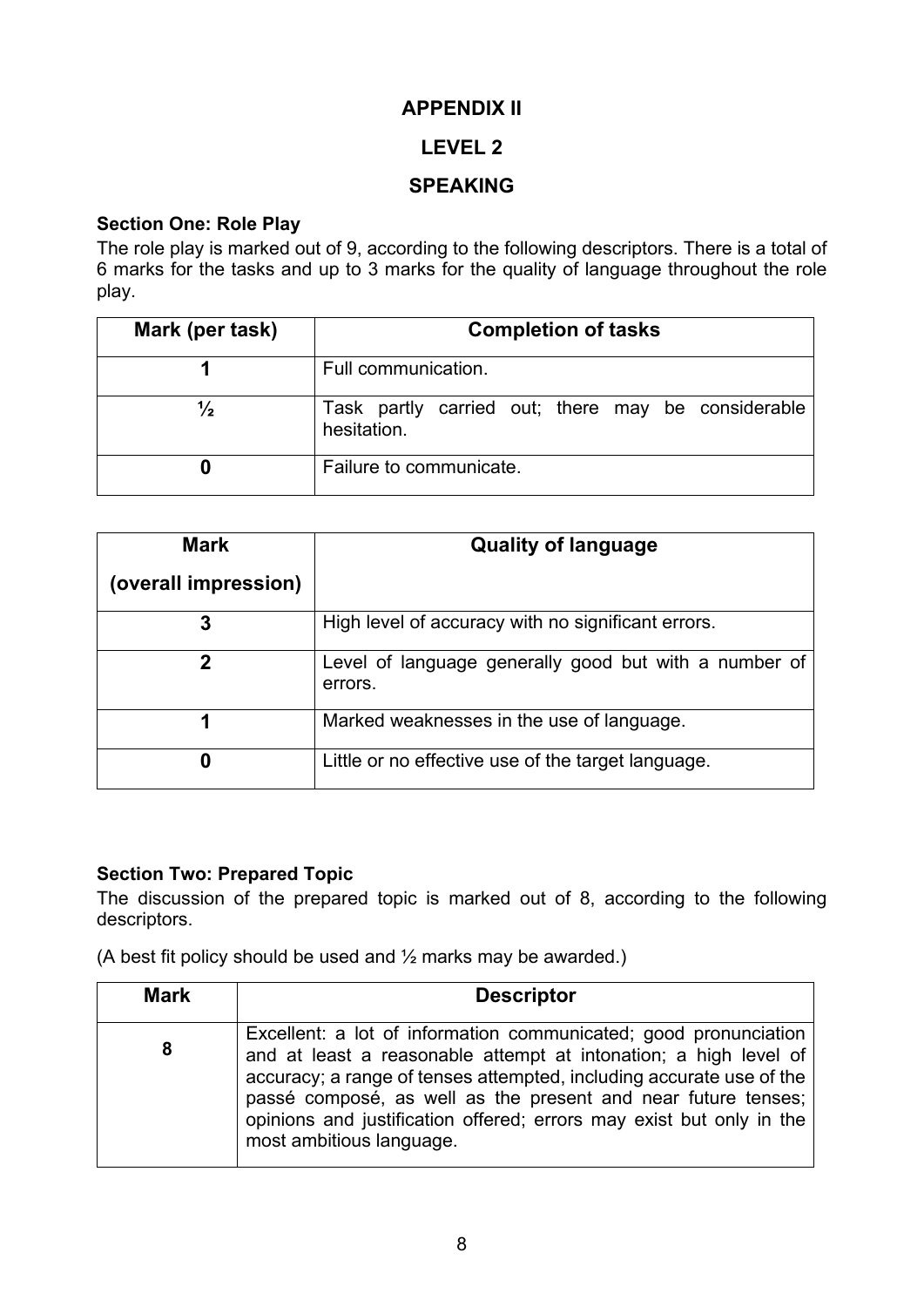|              | Very good communication: ready responses, mainly accurate<br>including some successful use of the passé composé and near<br>future, as well as very good use of the present tense; a wide range<br>of vocabulary; good pronunciation. |
|--------------|---------------------------------------------------------------------------------------------------------------------------------------------------------------------------------------------------------------------------------------|
| 6            | Good communication: generally ready responses, though with some<br>hesitation and a number of errors; a good range of vocabulary; a<br>reasonable attempt at pronunciation.<br>NB a range of tenses is not required.                  |
| $4 - 5$      | Satisfactory communication: adequate responses; some hesitation;<br>some significant errors.                                                                                                                                          |
| 3            | Limited communication: hesitant and probably with serious errors;<br>prompting required.                                                                                                                                              |
| $\mathbf{2}$ | Very limited communication: very hesitant, with prompting needed;<br>relatively little accurate usage.                                                                                                                                |
| $0 - 1$      | Very weak: little or no communication; not easily understood; much<br>prompting needed.                                                                                                                                               |

#### **Section Three: Open Conversation**

The open, spontaneous and unprepared discussion is marked out of 8, according to the descriptors above for Section Two.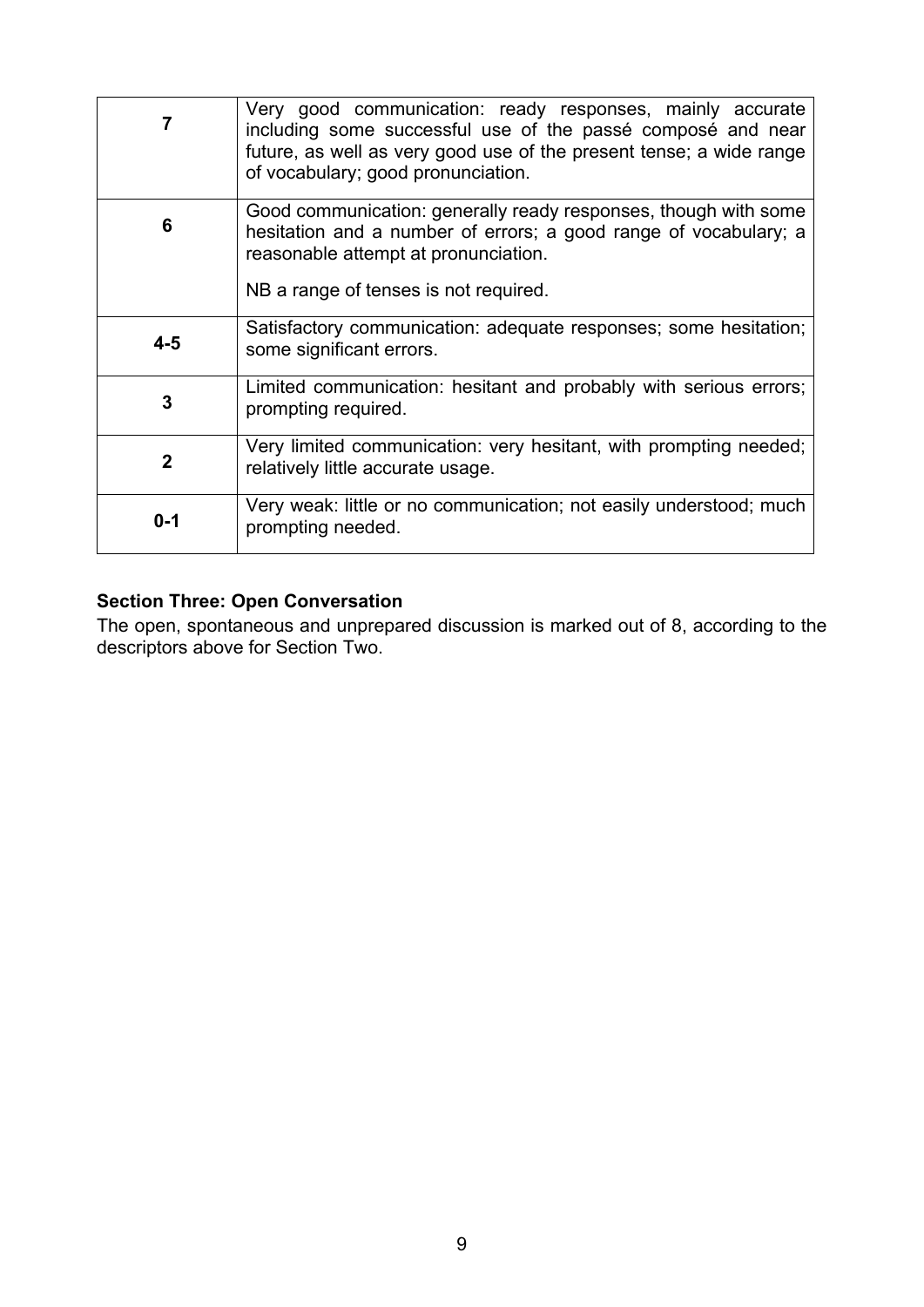# **APPENDIX III LEVEL 1**

# **WRITING**

# **Section One**

One mark per correct item of vocabulary, up to a maximum of 5 marks.

Total 5 marks.

**Section Two** One mark per question.

**Total 5 marks.**

# **Section Three**

Up to two marks per sentence, awarded as appropriate.

Total 10 marks.

# **Section Four**

One mark per sentence, awarded as appropriate.

Total 5 marks.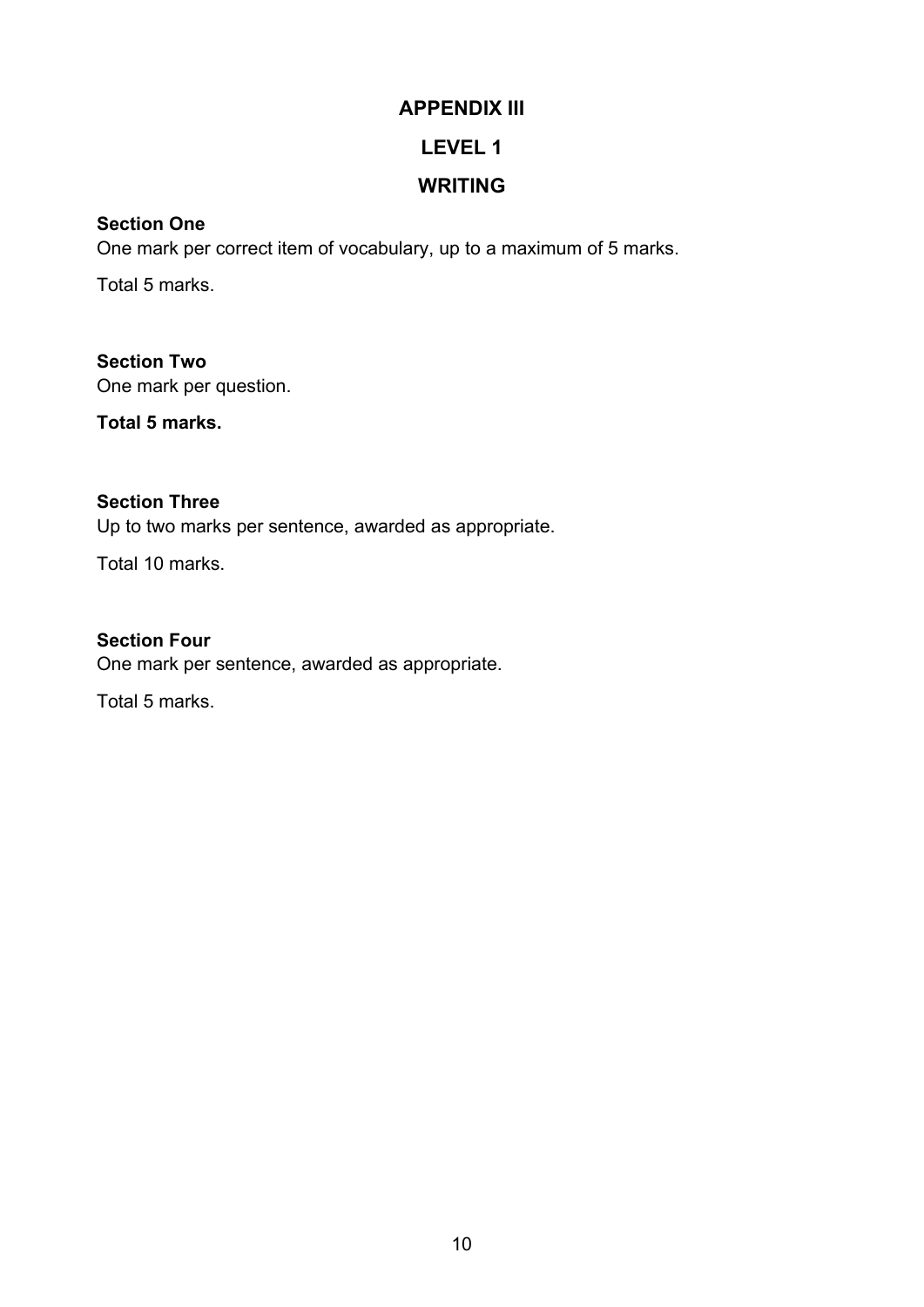#### **APPENDIX IV**

# **LEVEL 2**

# **WRITING**

#### **Section One:**

Up to two marks per sentence, awarded as appropriate.

Total 10 marks.

#### **Section Two:**

This section is marked out of 15, according to the following descriptors. (A 'best fit' policy should be used when deciding which band, and  $\%$  marks may be awarded.)

Total 15 marks.

| <b>Marks</b> | <b>Content and Communication</b>                                                                                                              |
|--------------|-----------------------------------------------------------------------------------------------------------------------------------------------|
| 5            | Responds fully to the task and communicates with no ambiguity in a<br>coherent and detailed way.                                              |
| 4            | Communicates relevant information clearly and elaborates all points.                                                                          |
| 3            | Reasonable communication, but either one point not covered or the<br>general coverage of the points lacks detail.                             |
| $\mathbf{2}$ | Communication takes place, but with limited coverage of the required<br>points and there may be instances of repeated or irrelevant material. |
| 1            | Partial communication and some attempt to respond to the task.                                                                                |
| 0            | Communicates no relevant information.                                                                                                         |

| <b>Marks</b> | <b>Accuracy and Quality of Language</b>                                                                                                                                                                                                                                                                     |
|--------------|-------------------------------------------------------------------------------------------------------------------------------------------------------------------------------------------------------------------------------------------------------------------------------------------------------------|
| $9 - 10$     | Excellent: a good range of grammar, vocabulary, idiom and structures,<br>used confidently and accurately to include accurate use of the passé<br>composé, as well as of the present and near future tenses; fluent,<br>controlled and varied; errors may exist, but only in the most ambitious<br>language. |
| $7 - 8$      | Very good: a good level of accuracy, fluency, range of vocabulary and<br>grammar, including some successful attempts at using the passé<br>composé.                                                                                                                                                         |
| $5-6$        | Good: uses a range of straightforward structures and vocabulary, which<br>may include different tenses; more right than wrong; reasonably coherent<br>and accurate.                                                                                                                                         |